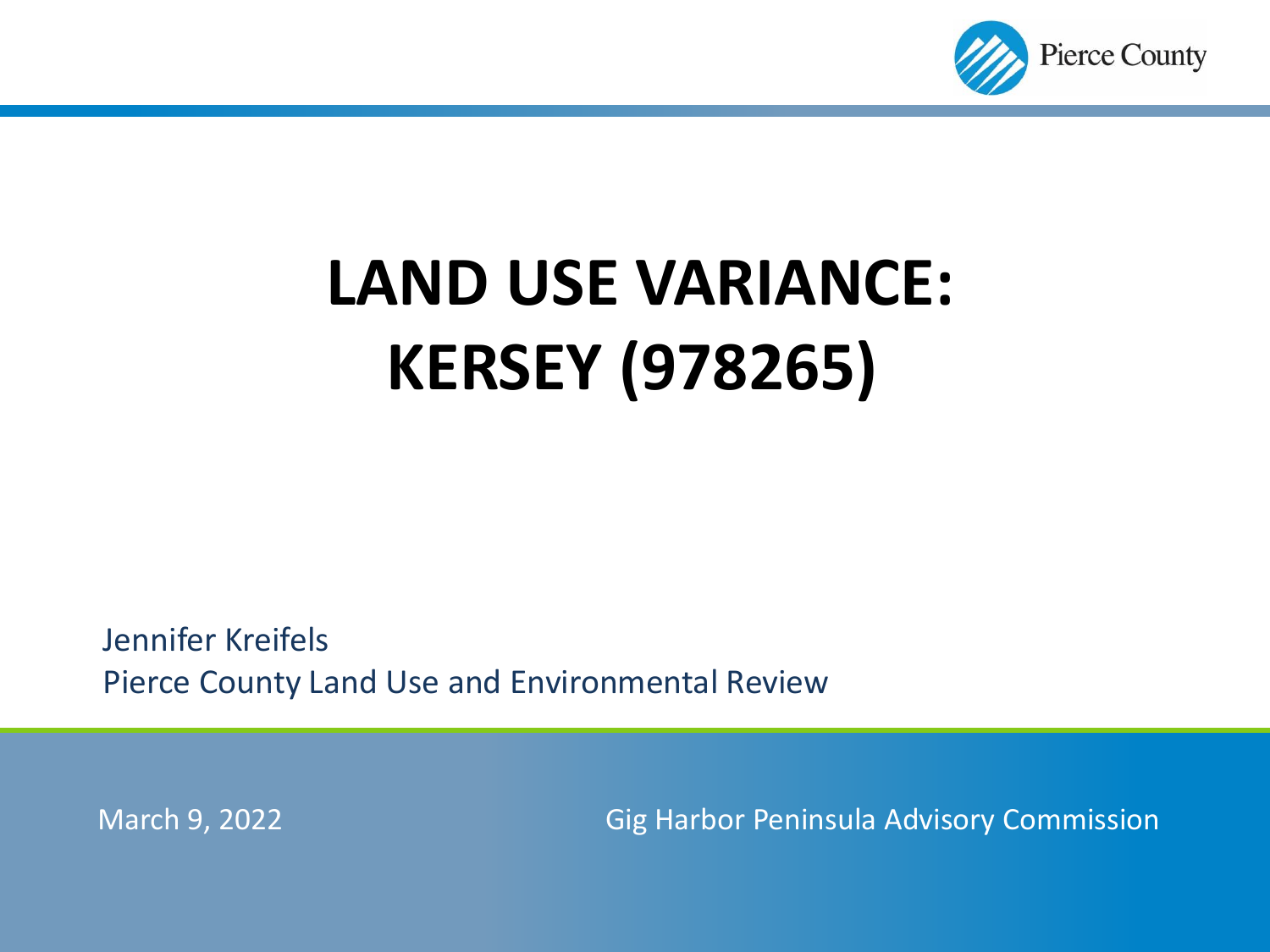

- In order to apply for a future short plat of the property containing a single-family residence (SFR) and an Accessory Dwelling Unit (ADU), the applicant is requesting a variance to reduce the interior setback between the existing SFR and ADU structures, from 10 to 9.3 feet.
- This is less than a 20% deviation, therefore an Administrative Decision by the Director is needed, and no public hearing or Pierce County Hearing Examiner approval is required.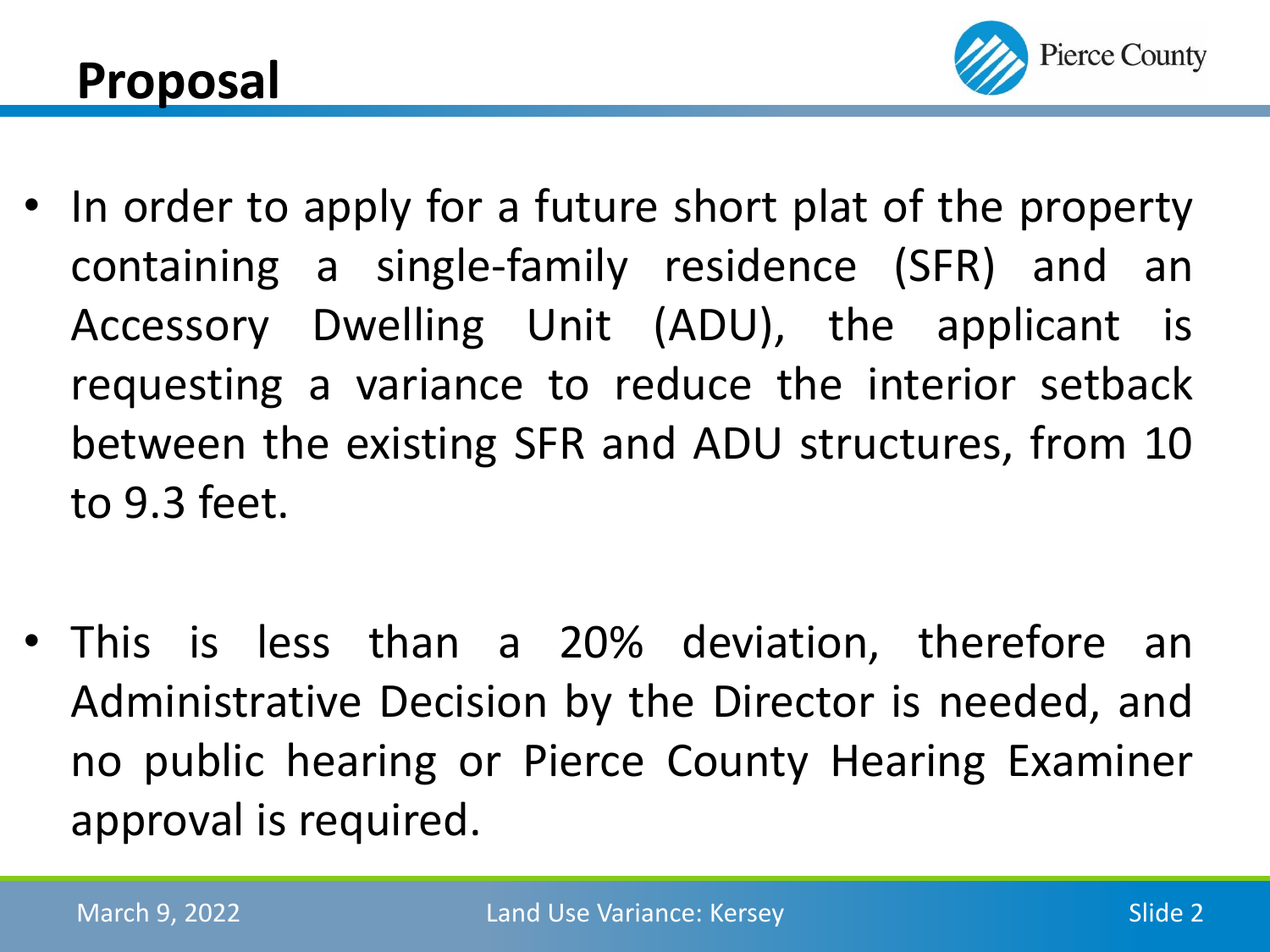

- The applicant also requests to deviate from Pierce County Code (PCC) 18A.15.020 B.2. a., which would allow both lots, instead of only one lot, to exceed the maximum allowed 7,260 square feet in size.
- Deviation from PCC 18A.15.020 B.2. a. requires a public hearing and Pierce County Hearing Examiner approval.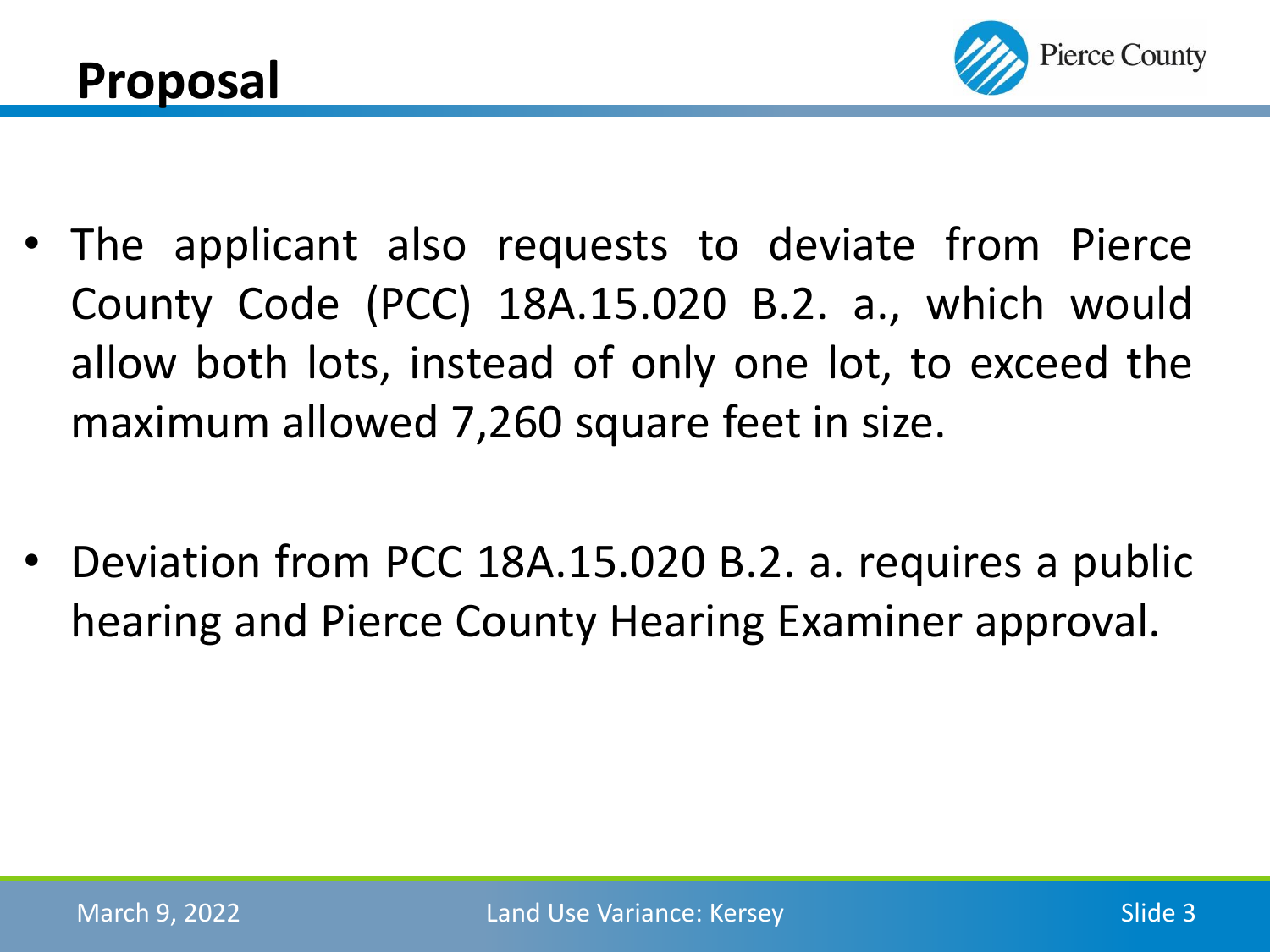

- The 0.45-acre site is a four-sided parcel, relatively flat, and fronts 64<sup>th</sup> Street N.W. to the north and Reid Drive N.W. to the west.
- The parcel is currently developed with a SFR located along the east side and an ADU on the west half of the property. Each dwelling has an individual driveway.
- The Assessor's data shows the existing SFR as 1,248 square feet (sf) with a 440-sf attached garage and the ADU as 936 sf with a 960-sf attached garage. Both were built in 2019.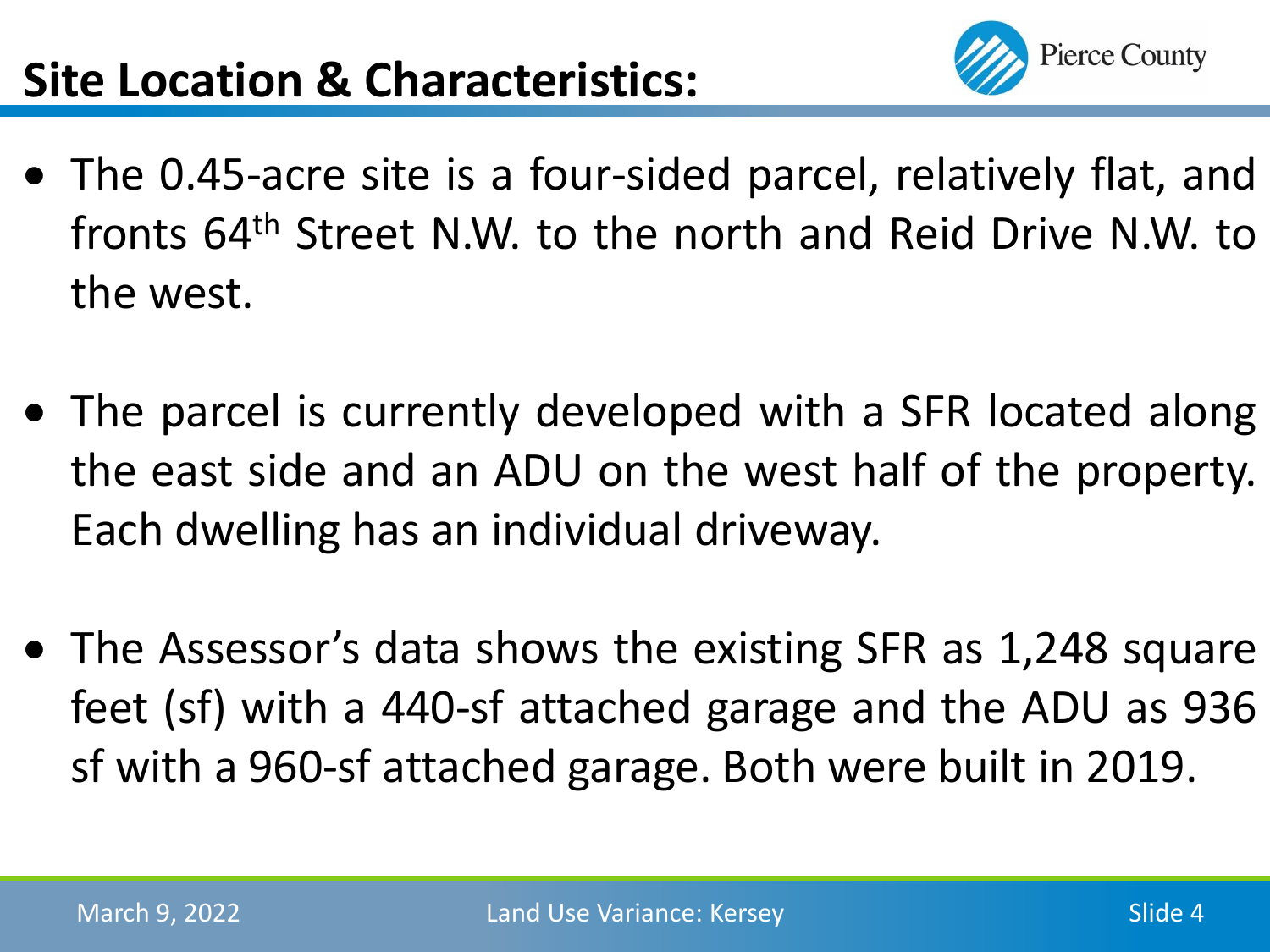

- Based on the submitted site plan and Short Plat 201809145001, there is a designated 20-foot open space along the west and a 10-foot open space along the south and east perimeters.
- There are utility and access easements running west to east at the upper portion of the property under AFN 200312090479 and AFN 201512080290 for Peninsula Light Company.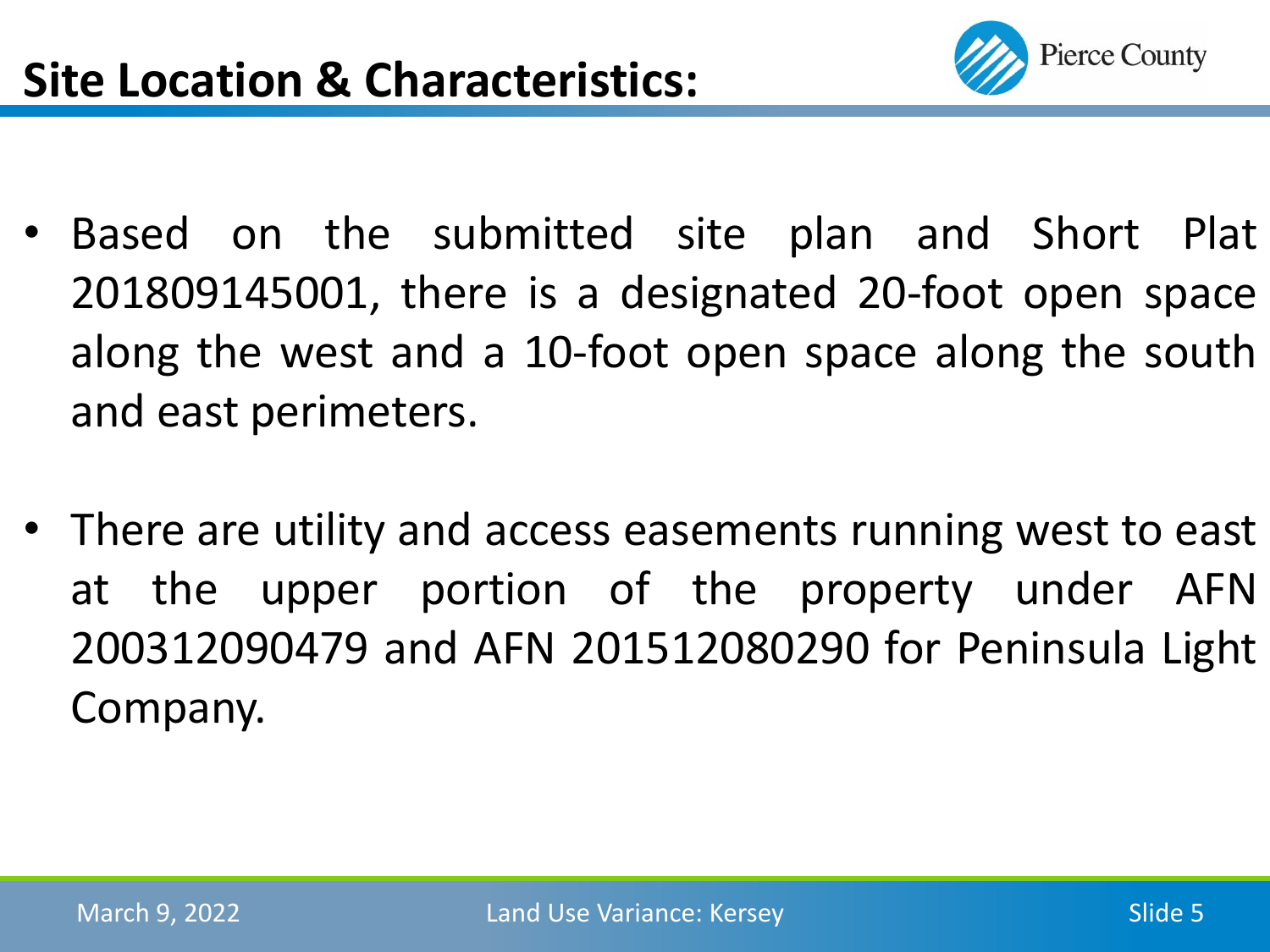#### **Site Location:**



|                                      | <b>LAND USE</b>                                                                             | <b>ZONING (Title 18A)</b>                        |
|--------------------------------------|---------------------------------------------------------------------------------------------|--------------------------------------------------|
| <b>North</b><br><b>Northe</b><br>ast | <b>City of Gig Harbor/Single Family</b><br><b>Dwelling</b><br><b>Single Family Dwelling</b> | <b>Municipal Area</b><br>Single Family (SF)- PAC |
| South                                | <b>Single Family Dwelling</b>                                                               | $SF - PAC$                                       |
| <b>East</b>                          | <b>Single Family Dwelling</b>                                                               | $SF - PAC$                                       |
| <b>West</b>                          | Reid Dr. N.W.                                                                               | $SF - PAC$                                       |

#### **Utilities/Public Facilities:**

- Water- Fruitland Water Company
- Sewer- Individual Septic Systems
- Power- Puget Sound Energy

School- Puyallup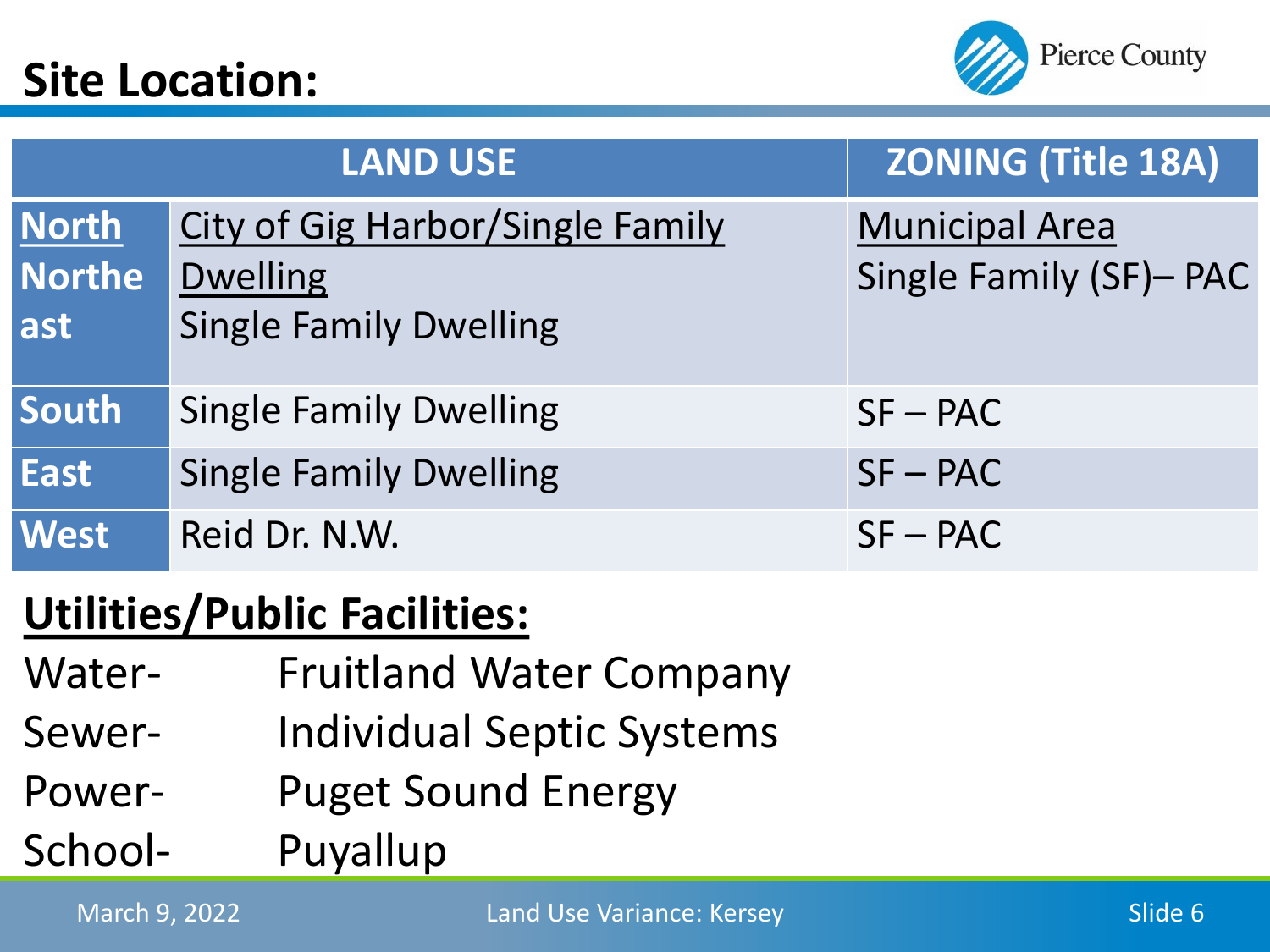### **2020 County Aerial**





March 9, 2022 **Land Use Variance: Kersey Slide 7** Slide 7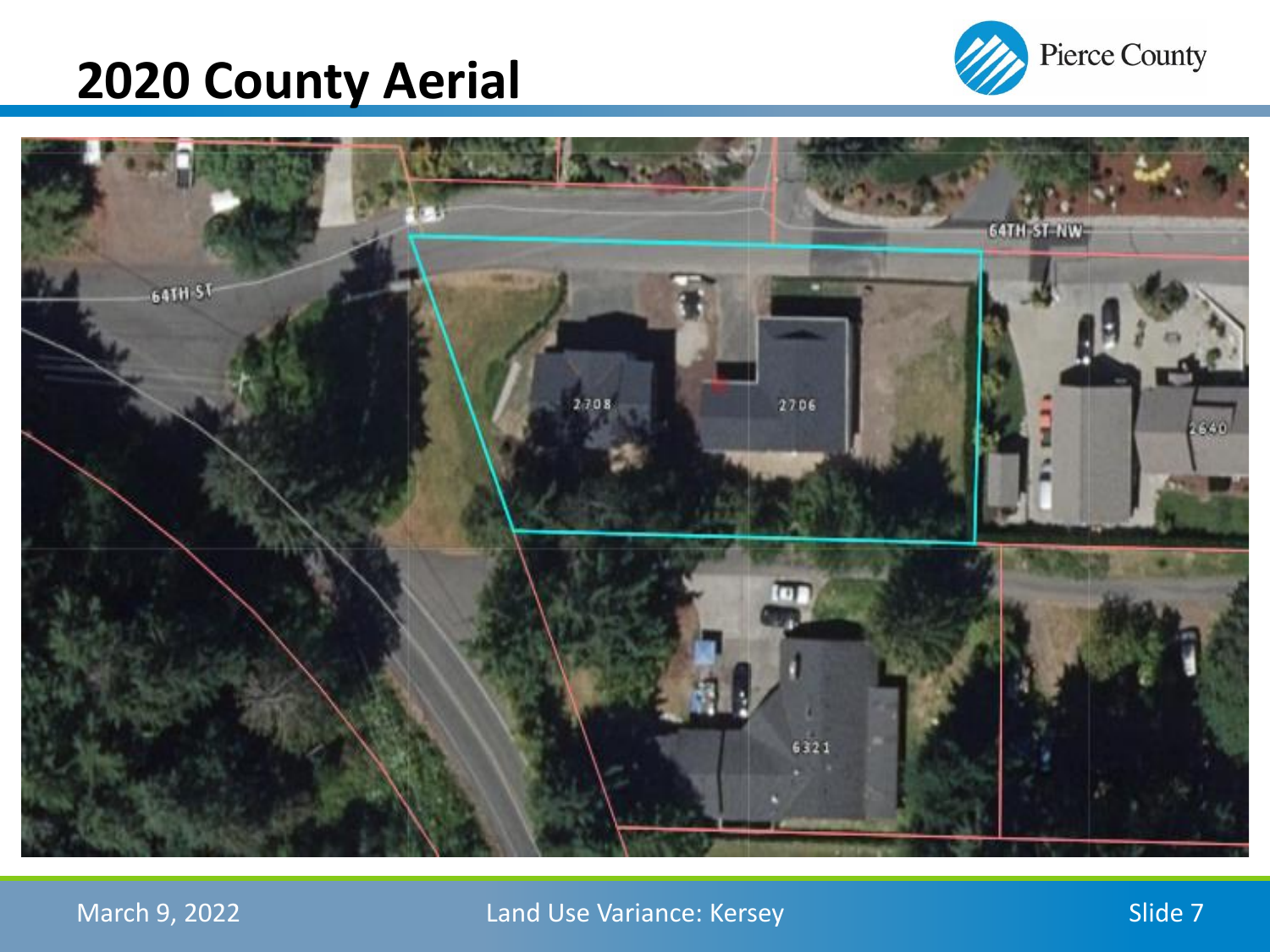## **Vicinity/Zoning Map**





March 9, 2022 **Land Use Variance: Kersey Slide 8** Slide 8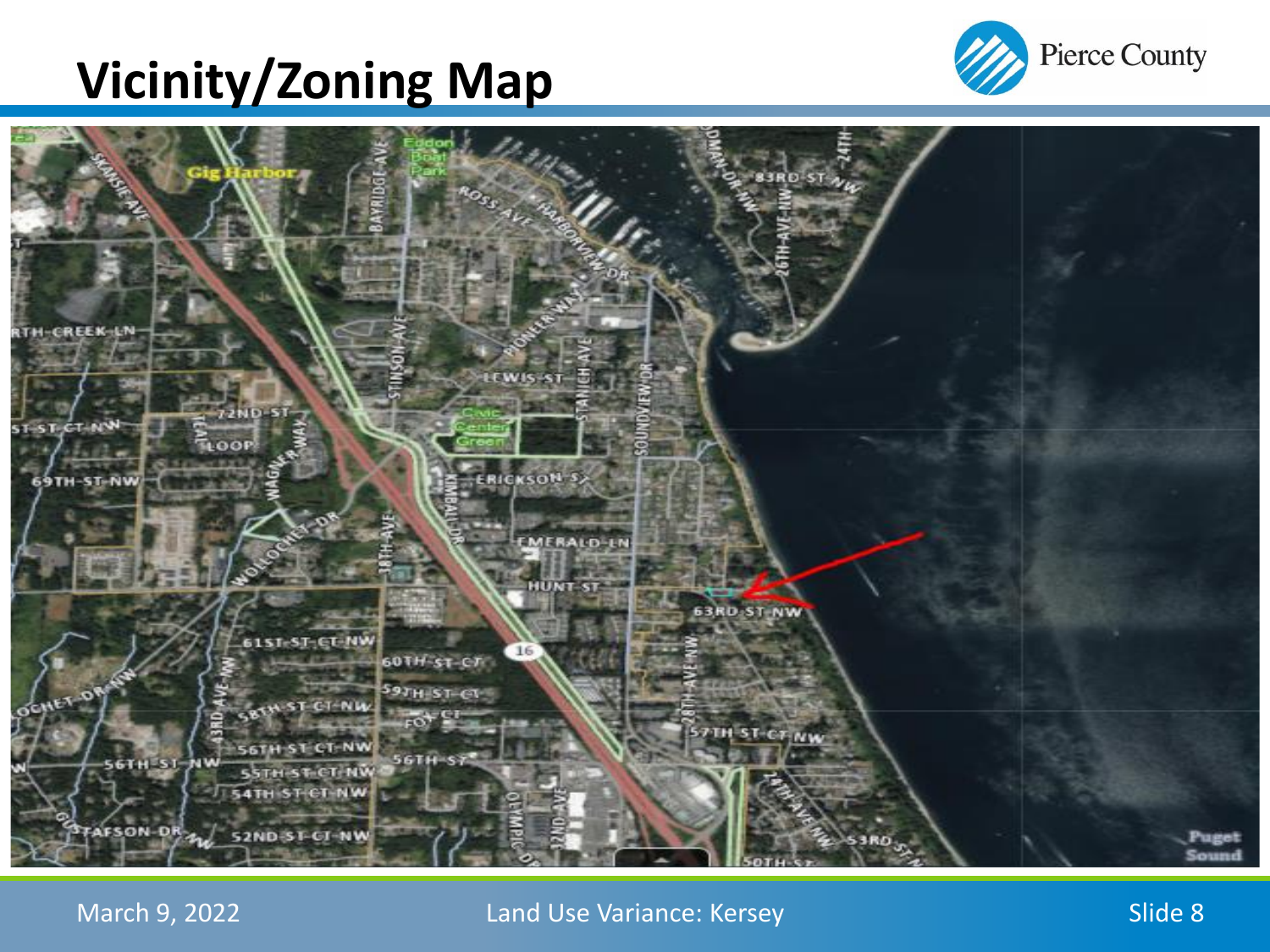#### **Proposed Site Plan**



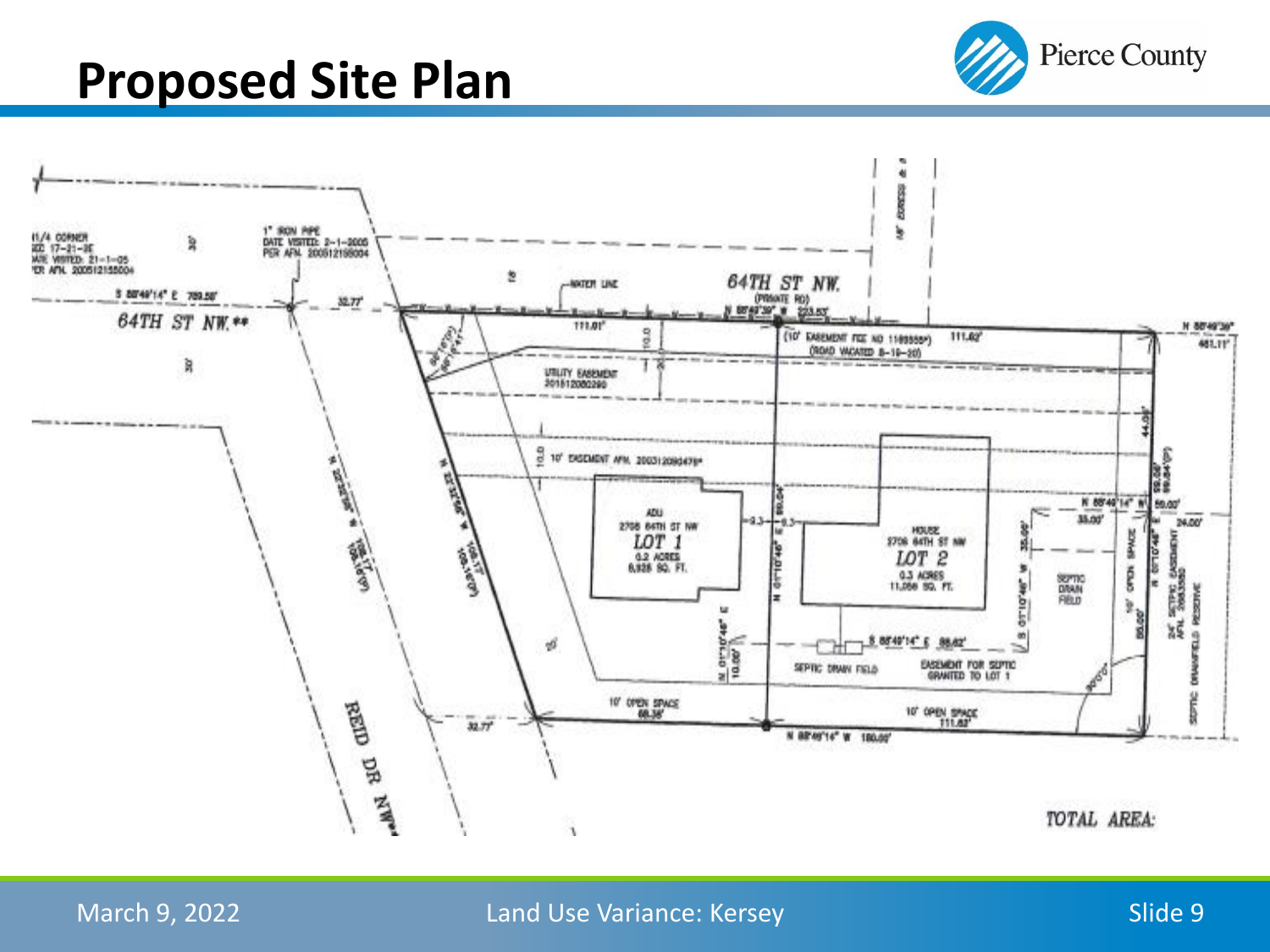#### **County Zoning Map**





turns are approximate and are intended only to previde an ind Additional areas that how not been mapped may be present. This is not a survey, Ori other data may not align. The County assumes no Indulty for variations ancertained by ustual survey. ALL DATA IS EXPRESSET PROVIDED "15 IS AND WITH ALL FIELDS". The County makes no nurranty of Marce for a particular paryone.

Date: 2/1/2022 12:54 PM

#### March 9, 2022 **Land Use Variance: Kersey Slide 10** Slide 10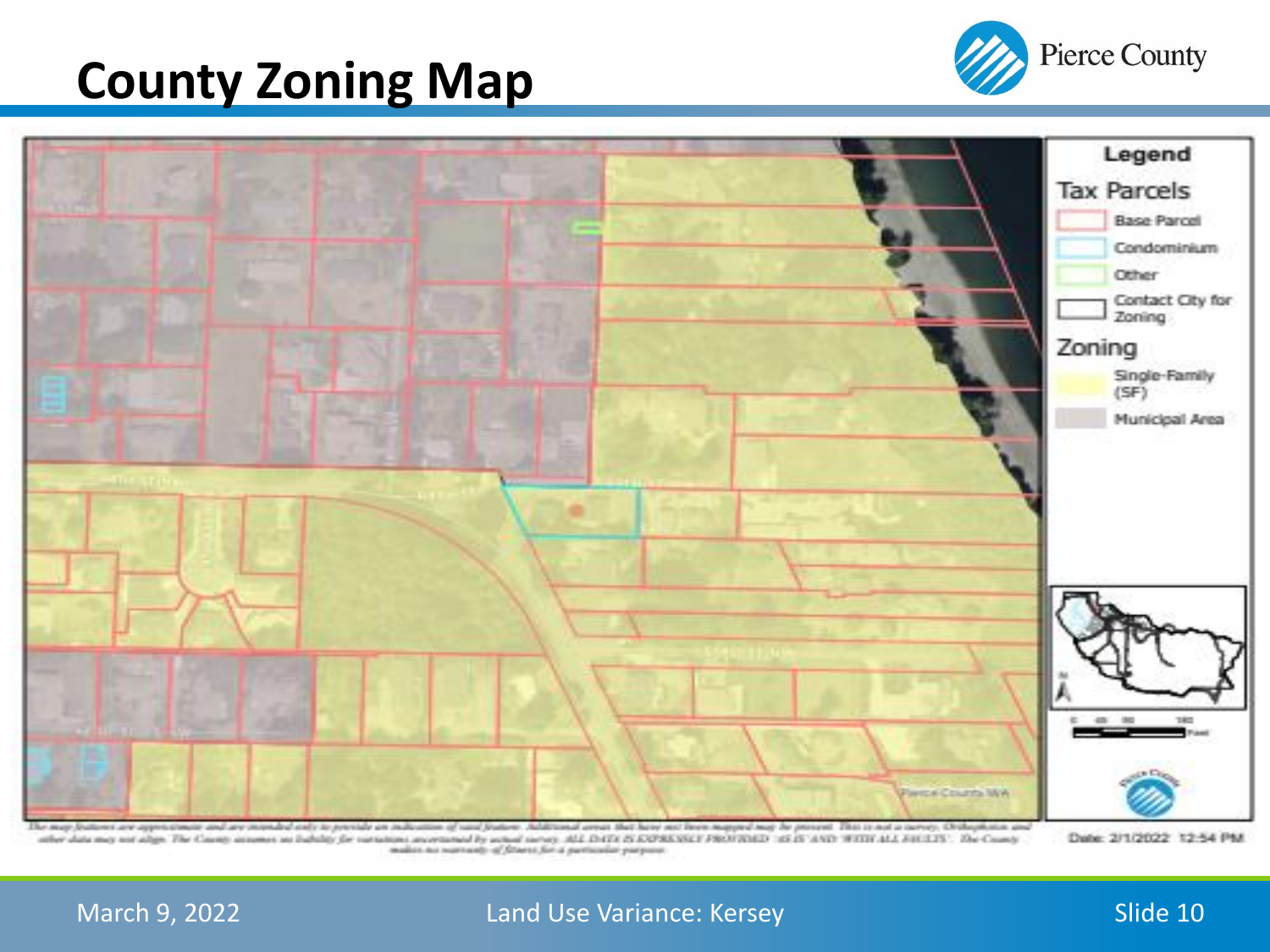

- To date, no **Public Comments** have been received.
- Nisqually and Squaxin Tribes: The tribes would like to be informed if there are any Inadvertent Discoveries of Archaeological Resources/Human Burials.
- Resource Management Section of PPW: The County Biologist has stated that there are no wetlands or fish & wildlife indicators on the subject property.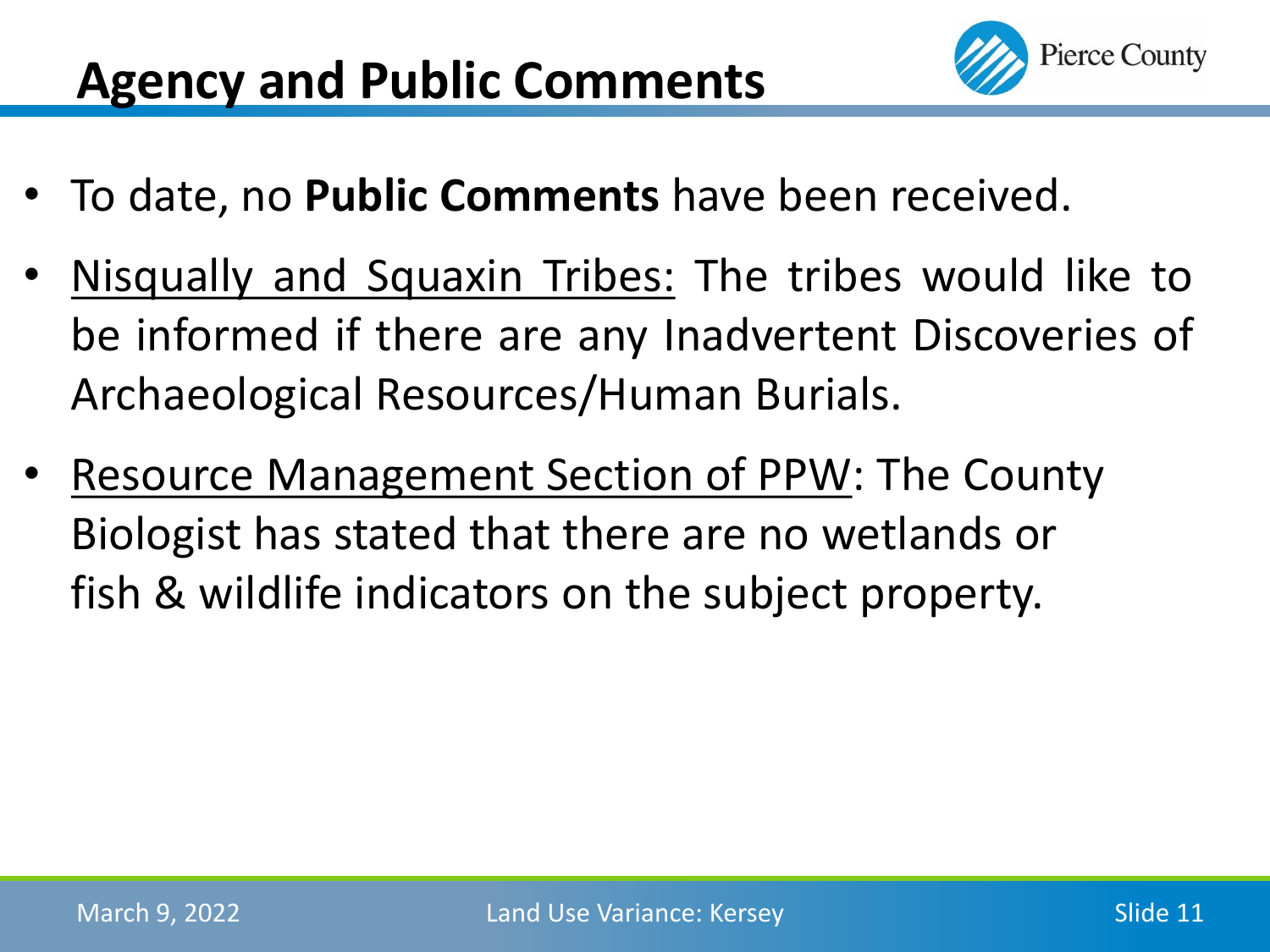

#### **Variance Findings**

- The Variance Findings are as follows:
- 1. Special Circumstances to the subject property Shape, location of drainfields, driveway and open space.
- 2. A SFR is a substantial use and property right enjoyed by neighboring parcels similar in size and also zoned R10.
- 3. No evidence that granting this variance will be materially detrimental.
- 4. The variance is consistent with the Comprehensive Plan and applicable Gig Harbor Community Plan.
- 5. There is no evidence of significant adverse environmental impact.